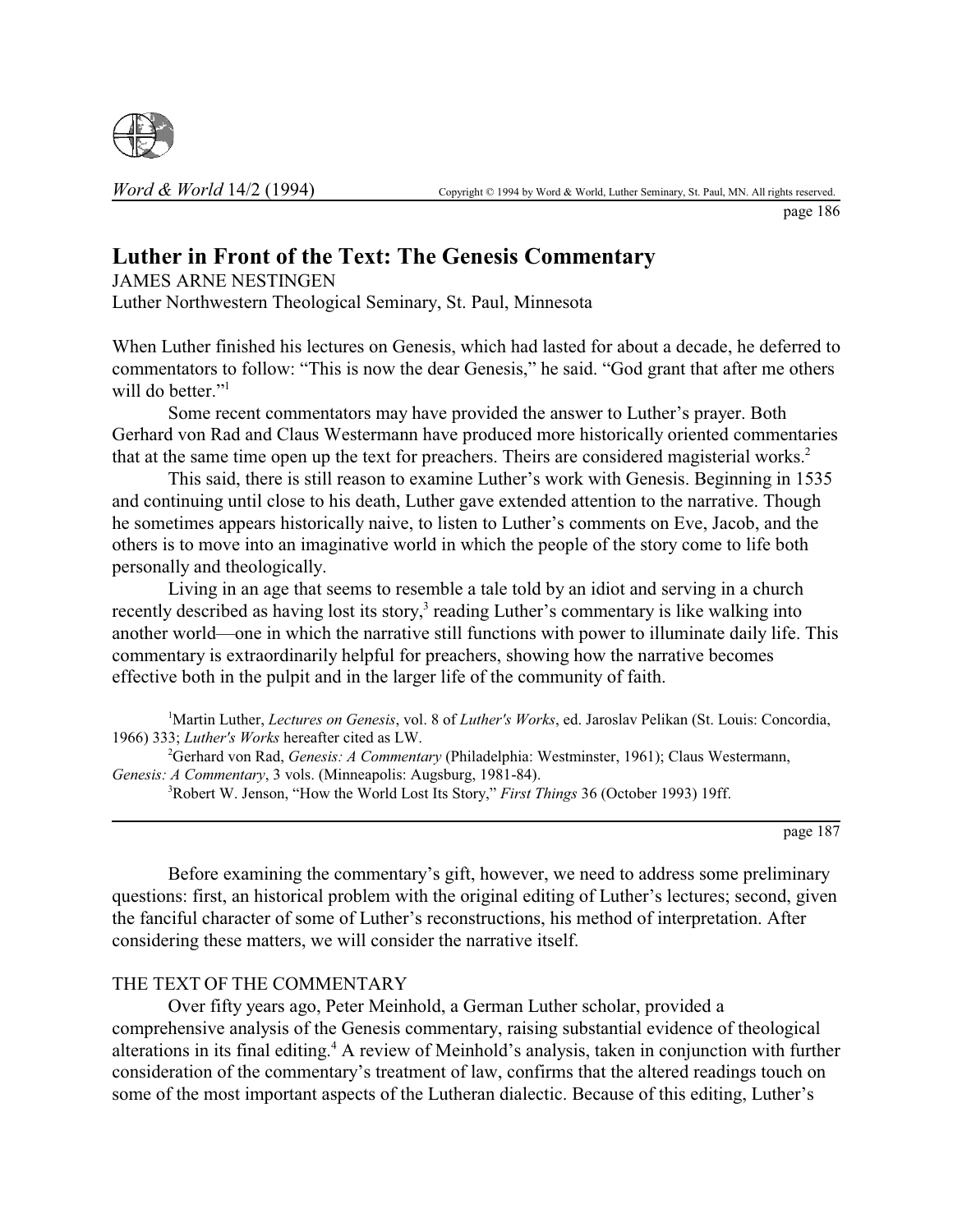commentary must be used in a measured way, particularly regarding theological issues that later became matters of dispute in the Lutheran community.

As in several of Luther's commentaries, his original treatment of Genesis came in lectures that were transcribed by his students. The man most responsible for the final form of the transcription was Viet Dietrich, who was also involved in a more minor way in the transcription of the lectures that became, after Luther's review, the great Galatians commentary of 1535. Luther did not take such a second look at the work on Genesis.

Tracing Dietrich's development as a theologian, Meinhold demonstrates that he, like most of the younger Wittenberg theologians of the 1530s and '40s, was critically influenced by Melanchthon's proposed revisions of the earlier Lutheran dialectic.<sup>5</sup> Meinhold tracks what he identifies as the footprints of a foreign theology in the commentary, showing the influence of Dietrich and the editors on matters like the word and faith, law and gospel, the work of Christ, and so forth. It is clear, Meinhold argues, that the lectures have been edited to enlist Luther's authority in support of the theological revisions Melanchthon was espousing in the 1540s.<sup>6</sup>

Two additional factors support Meinhold's analysis. One involves some of Luther's discussion of law in the commentary; the other, more recent scholarship concerning Melanchthon's theological developments.

Luther was in the midst of the Genesis lectures when the antinomian strife reopened. Conflict between Melanchthon and Johann Agricola on the place of the law in the church had surfaced in the summer of 1528. Agricola joined the theological faculty in Wittenberg in 1536. Soon after his arrival, anonymous documents circulated in the city arguing that the law belongs in the courthouse, not in the church. Luther challenged Agricola on the issue, and, beginning in 1537, they faced off in a series of six disputations that remain Luther's most important statements on the doctrine of law.

4 Peter Meinhold, *Die Genesisvorlesung Luthers und ihre Herausgeber* (Stuttgart: W. Kohlhammer, 1936). 5 Ibid., 44-52. 6 Ibid., 370-428.

page 188

When Luther's arguments in the Antinomian Disputations are compared with some of his statements in the Genesis commentary, differences appear immediately. One is a simple matter of chronology—the Genesis lectures from the summer of 1535 refer to an issue that didn't arise between Luther and Agricola until 1536.<sup>7</sup>

But more significantly, there is a critical alteration in the dialectic used repeatedly by Luther in his own later argument with Agricola. In the fifth Antinomian Disputation (theses 40 and 41), Luther argues from two poles: first, "insofar as Christ is raised in us, so far are we without the law, sin, and death"; second, "insofar as he truly is not yet raised in us, so far are we under the law, sin, and death."<sup>8</sup> In the Genesis commentary, the first pole is rejected as a sign of antinomianism, the dialectic being smoothed out in a characteristically Melanchthonian way.9

Luther and Melanchthon were agreed, against Agricola, that the law had to be proclaimed to believers as well as unbelievers. But the end of the law as an actual cessation of its power in the conscience, so important to Luther in classical statements like the Galatians commentary and the Antinomian Disputations, has been severely qualified in the Genesis commentary, as it was in Melanchthon's contemporaneous work.<sup>10</sup>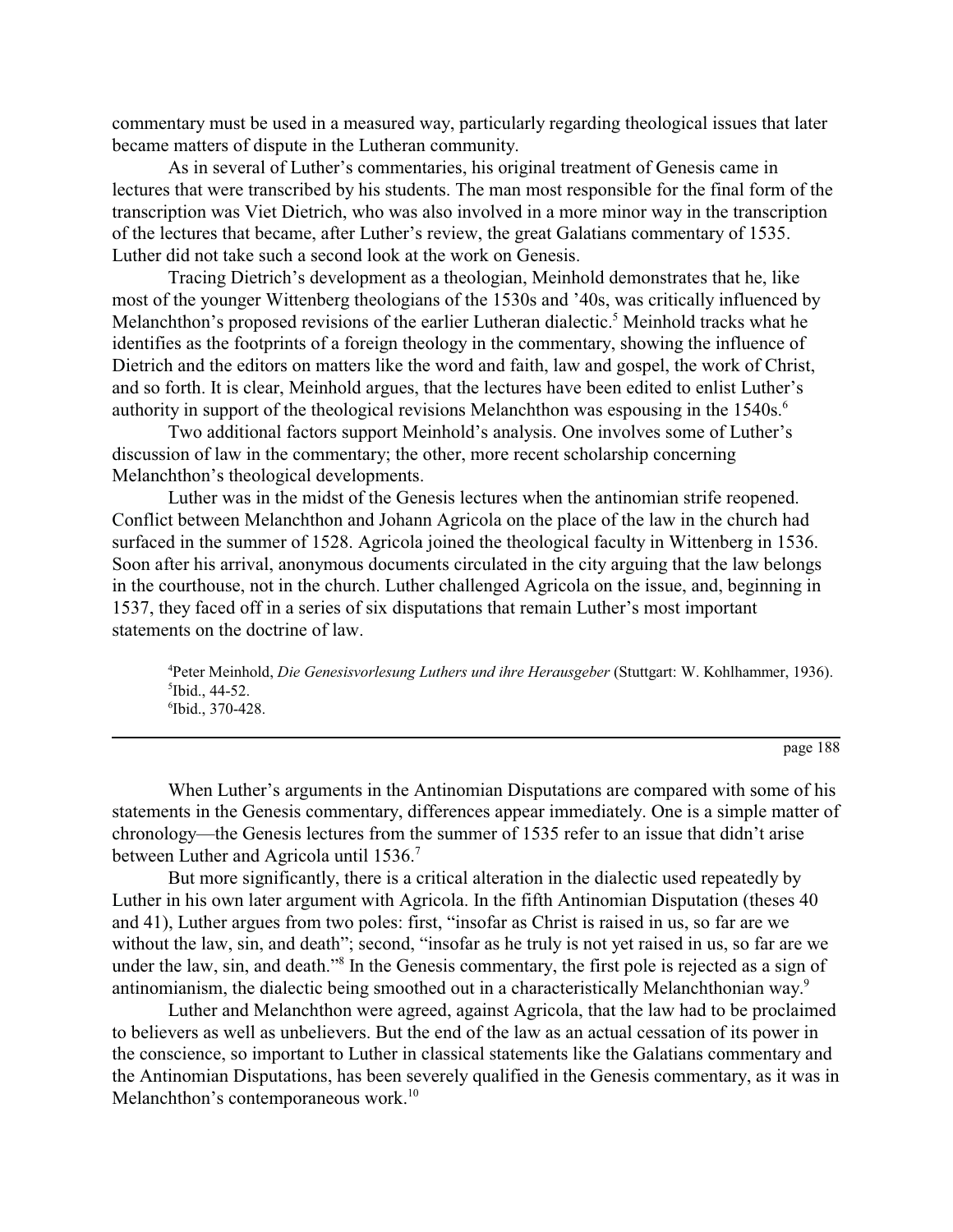A second external support for Meinhold's analysis comes from more recent scholarship. Clemens Bauer has demonstrated that in the early 1540s Melanchthon began a programmatic reappraisal of his prior understanding of the law, one that led to critical theological readjustments.<sup>11</sup>

Summarizing the changes, Melanchthon attempted to base the eschatologically oriented biblical theology of Luther on the Aristotelian, substantialist ontology that Luther had rejected. He further attempted to revise the earlier Lutheran argument in a direction that he believed would make it more socially productive, emphasizing personal moral reform. Matters like the nature of the law, the bondage of the will, the nature of Christ's presence in the sacrament, repentance, and faith all became issues for Melanchthon and his students. The subsequent theological battles on these and other questions were finally settled in the Formula of Concord, which rejected Melanchthon's modifications while at the same time carrying forward his theological method.<sup>12</sup>

10Clyde L. Manschreck, tr. and ed., *Melanchthon on Christian Doctrine: Loci Communes 1555* (New York: Oxford University, 1965) 196ff.; compare Library of Christian Classics 19:120-130. Though published later, the 1555 *Loci* is consistent with the editions of the 1540s; it is inconsistent with the 1521 and earlier editions of the *Loci* where the end of the law is a significant emphasis.

11Clemens Bauer, "Melanchthons Naturrechtslehre," *Archiv für Reformationsgeschichte* 42 (1951) 64-91; cf. also Lauri Haikola, "A Comparison of Melanchthon's and Luther's Doctrine of Justification," *dialog* 2/2 (Winter 1963) 31 ff., for an assessment of the critical importance of assumptions concerning the law in Lutheran dialectics.

 $12$ The best introduction to the differences between Luther and Melanchthon, and their significance, is in Vilmos Vajta, ed., *Luther and Melanchthon* (Philadelphia: Fortress, 1962); see also Franz Hildebrandt, *Melanchthon: Alien or Ally?* (Cambridge: Cambridge University, 1946).

page 189

It has been important to examine these arguments, if only briefly, because of Jaroslav Pelikan's underestimation of Meinhold's significance in his preface to the American Edition of the Genesis commentary. There is no doubt that making Luther's work available to English-speaking readers was a major contribution. But Pelikan, apparently concerned that Meinhold's analysis cast doubt on the value of his work, caricatured Meinhold's analysis as "profound skepticism" and sought to limit the force of the argument to only the most peripheral matters—astrology and the like.<sup>13</sup> The tendentiousness of Pelikan's treatment is self-evident.

In summary, the Genesis commentary, in both the Weimar and American editions, is a compromised text. It was edited by Dietrich and his colleagues to use Luther's authority in support of Melanchthon's theological emendations. Consequently, it must be used very judiciously, particularly on those matters where the Philippists, as they were later called, found it necessary to make changes. The commentary can be safely used to illustrate or to amplify; in matters that remained uncontroverted in the Lutheran community, there would be no pressing reason for Dietrich and company to make revisions. But the text of the commentary cannot stand alone, as does Luther's work on Galatians or his earlier considerations of biblical texts. For example, the outstanding discussion of predestination in Luther's consideration of Gen 26:9 would have to be interpreted in light of the *Bondage of the Will* rather than vice versa.<sup>14</sup>

<sup>7</sup> LW 1:107. 8 WA 39.1:356.

<sup>9</sup> LW 1:109f.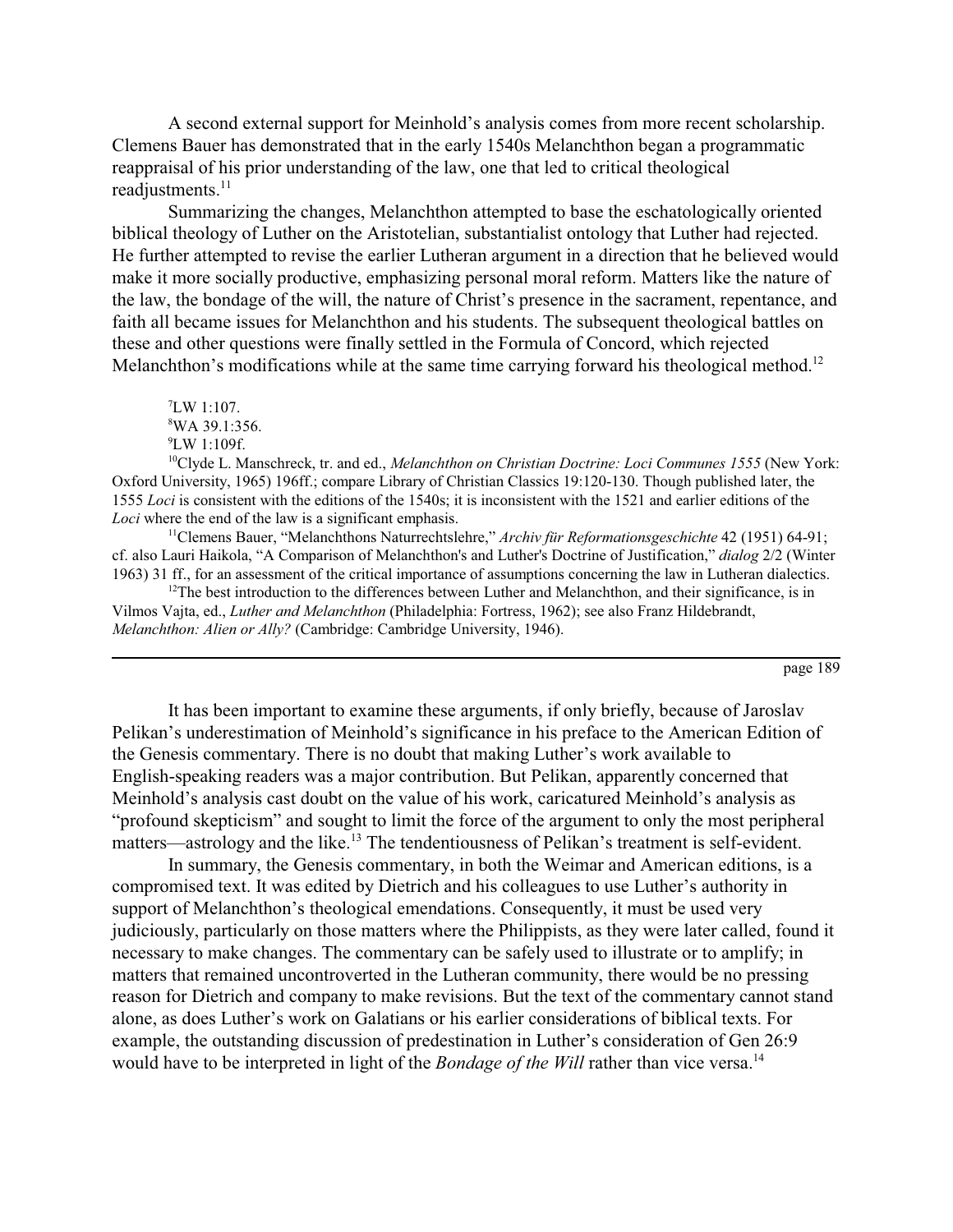## II. LUTHER'S INTERPRETIVE METHOD

Luther's work with the Old Testament raises questions about his method. In his first lectures on the Psalms, begun in 1513, he literally found Christ everywhere present; in the Genesis commentary, though he goes about it differently, Luther still clearly assumes an historic continuity in the gospel. Abraham, Isaac, and Jacob, along with Seth and other lesser known figures, emerge in the commentary looking like early Lutheran preachers. The text may appear to have become pretext, leading readers to wonder whether there is any discipline at all.

The question of method can be addressed at two levels, one theological, the other historical.

Theologically, Luther would undoubtedly be surprised by the questioning of Christ's presence in the Old Testament. This is a modern problem, the result of a rigidly chronological, sequential, developmental understanding of time. In this view—a bequest of the enlightenment—Jesus of Nazareth simply could not be present in books written before his birth. He wasn't around yet.<sup>15</sup>

The notion of prophecy as foretelling, a somewhat more historical way of drawing a connection between ages, also becomes problematic under modern assumptions about time. Whatever people claim to know of the future comes under the suspicion of being after-the-fact projection.

 $13$ LW  $1 \cdot x$ i  $14$ LW 5:42-50. <sup>15</sup>The definitive analysis of Luther's treatment of the Old Testament is still Heinrich Bornkamm's *Luther and the Old Testament* (Philadelphia: Fortress, 1969).

page 190

As a pre-enlightenment commentator, Luther was not so troubled. He was an apocalypticist who understood himself to stand at the brink of time, in the face of Christ's impending return, the last stage in a progression of development. This conviction is sufficient by itself to make time seem inter-connected.

But the most important presupposition for Luther's assumption of the presence in the Old Testament of the gospel, as a specific word about Christ, is the doctrine of the Trinity with its assertion of Christ's pre-existence. When the Old Testament is interpreted in a trinitarian perspective, Jesus of Nazareth—the crucified and risen Christ—doesn't have to be found there; rather, the second person of the Trinity is as continuously present as the Father and the Holy Spirit. For the three persons are inseparable—where the one is, the others are also.

When and if time became a problem under this trinitarian assumption, the notion of prophecy quickly resolved it. Once again, Luther's apocalypticism intensified a prior conviction of the church, going all the way back to the New Testament, that the birth, death, and resurrection of Christ were all prophetically foretold. Convinced he was on the edge of time, Luther was equally sure that he could see all the way back to the beginning. Everything that preceded Christ's original coming, as everything that now precedes his return, would be preparatory.

So with the church's tradition, Luther took Gen 3:15, what has been called the "proto-evangelion," as the original promise of the gospel. God comforted Adam and Eve in the face of their sin by promising to send his own son as the seed that would crush the serpent's heel.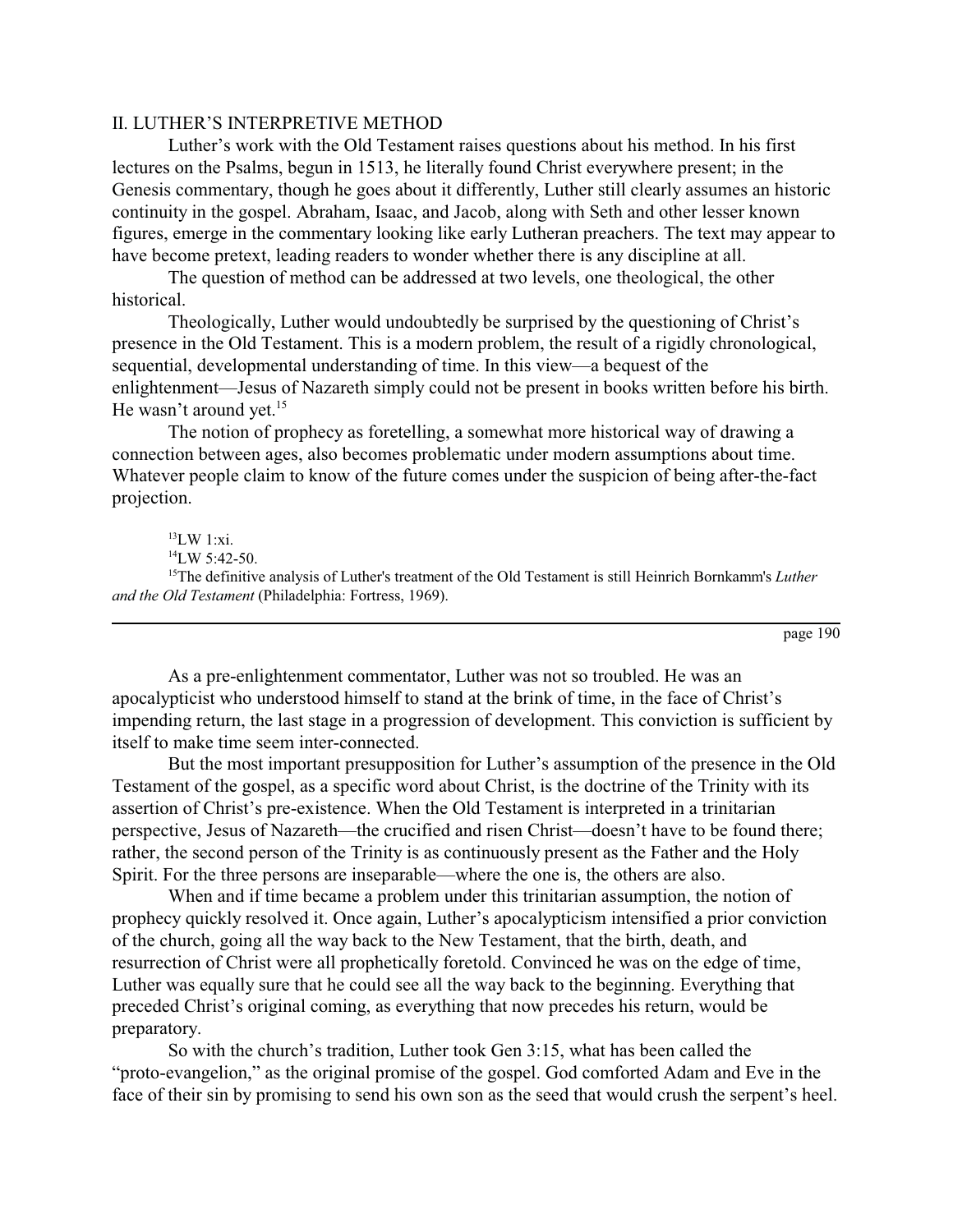Confident that God would bring such a gospel promise to Adam and Eve, Luther was equally sure they would treasure it, passing it on to their family who would in turn speak it themselves.16 What appears plainly imaginary to an historically conscious, contemporary reader has for Luther quite a matter of fact basis. It is just plain common sense, informed by the gospel.

There is an historical dimension to Luther's interpretation, however, one that frees the Old Testament from what might appear to be Christian imposition to speak on its own terms. It is this shift, evident in Luther's later work with the texts, which made him a principal in the recovery of the Old Testament in the church.<sup>17</sup>

From the time of Clement of Alexandria and Origen, some of the earliest commentators, formal interpretation of the Old Testament was set up on the distinction of letter and spirit. Using Paul's statement in 2 Cor 3:6, the church equated the letter with the literal meaning of the Old Testament, employing allegory to bring it to an appropriately spiritual and therefore life-giving level of significance.

In the medieval church, the letter/spirit distinction was taken over in the quadriga, or four-fold method of interpretation, whereby meaning was subdivided into literal, spiritual, anagogical, and tropological senses so that the doctrinal, eschatological, and moral implications of the texts could be isolated. The

literal meaning had the approximate value of a golf tee.

Luther's apocalypticism was one of the critical factors in breaking the letter/spirit scheme and thereby freeing the Old Testament into a more historical dimension. Leaving behind the ontological equations of the prior interpretative tradition, whereby the letter equals the flesh and the spirit the soul, Luther moved to the distinction of law and gospel.

Law and gospel are not, as stereotypically misunderstood, a way of speaking of the Old Testament and New as literary forms. Nor is there merely a grammatical distinction, dividing imperatives from indicatives. Rather, law and gospel are two different ways in which God rules. The law is anything that restrains or drives, be it legislative, literary, or the imaginings provoked by fright. Through the law, God holds the world in order for the promise, and drives to it. The gospel is the specific word of grace in Christ which comforts, bringing peace and joy to a conscience smitten by the law. Through the gospel, God gives what the law demands, freeing a person for this life and the life to come.

Though his research was keyed to Luther's work on Psalms, James Samuel Preus's analysis works as well with the Genesis commentary. Preus argues that, following his interpretive shift, Luther saw the community of the Old Testament as parallel to the church. Both are eschatologically oriented communities: the people of the Old Testament awaited the messiah just as the people of the New Testament now await the return of the messiah.<sup>18</sup>

Thus the community of the patriarchs in Genesis and the community of the faithful gathered in Wittenberg by the word share a number of common characteristics. Both live in a realm of law, battered by the powers of sin, death, and the devil. Both have heard a word of promise that has given them hope and the confidence of faith in the face of difficulties. Both

 $16$ LW 1:191: 6:227.

<sup>&</sup>lt;sup>17</sup>Wai-Shing Chau, "The Letter and the Spirit: A History of the Interpretation from Origen to Luther" (Th.D. diss., Luther Northwestern Seminary, St. Paul, 1990) 262ff.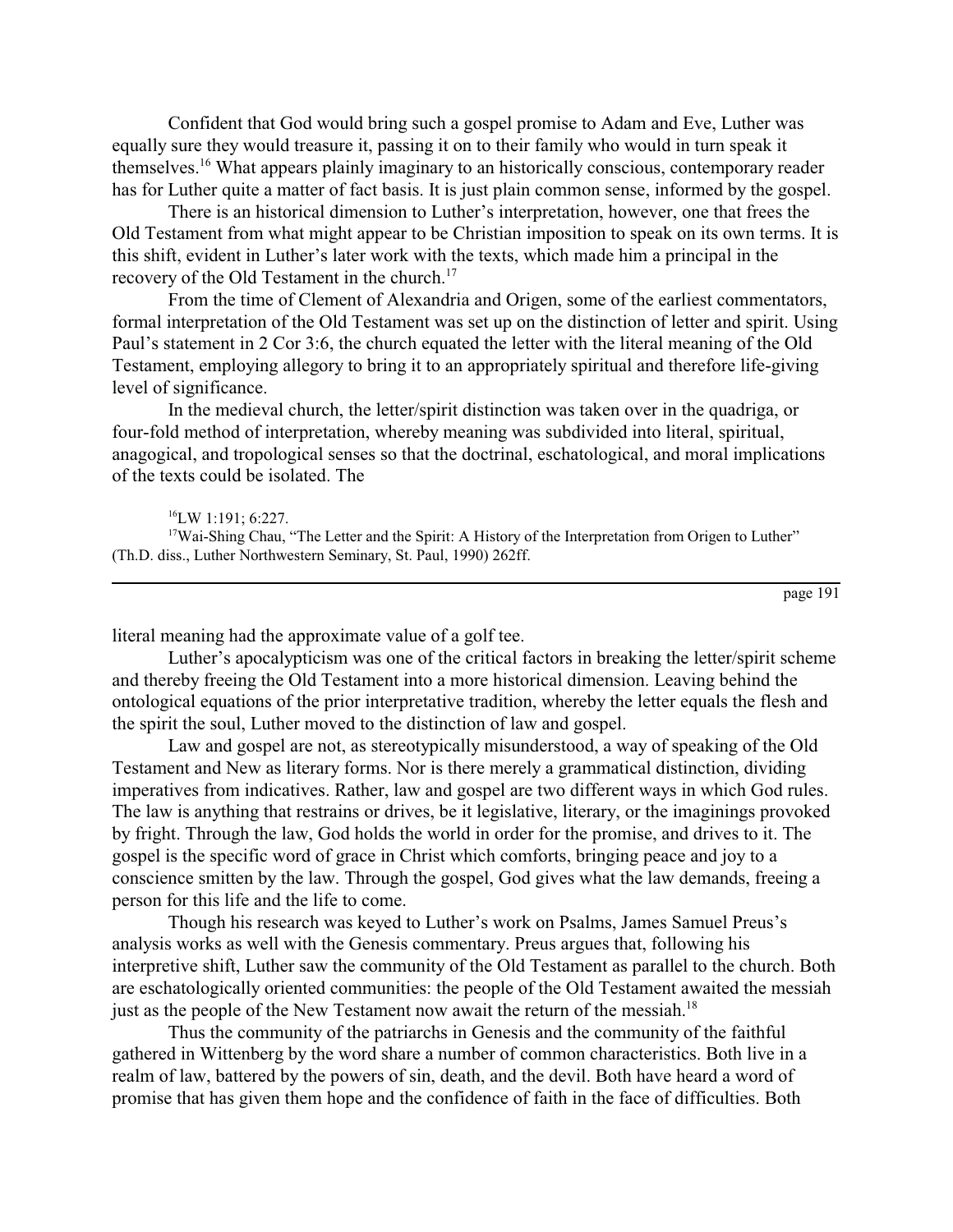communities experience tension as they struggle under the law, awaiting the realization of the gospel.

In a certain sense, Luther's work with Genesis could, therefore, be called historical. That term is most commonly used to refer to the factual representation of the past; but it may also be used to speak of the particularity, the down-to-earthness of present existence. This latter sense applies to Luther's commentary. He is not nearly as interested in the world behind the text, the context which has so absorbed modern scholarship, as he is in the world in front of it, so to speak.

The world in front of the text is the one where the people in the narrative as well as those in subsequent history, including our own time, must live—the historical world of everyday realities. It is the realm of law into which the gospel enters as an alien word, bespeaking righteousness and bringing forth the freedom that is the hallmark of the new age. The test of interpretation for Luther is not the theoretical re-construction of what the text originally meant; rather, it is the opening of the text to the hearers as a word in which Christ is brought home, enabling life amid the hard particularities of present-day historical life. For such a purpose, Luther will use the

18James Samuel Preus, *From Shadow to Promise: Old Testament Interpretation from Augustine to the Young Luther* (Cambridge: Belknap, 1969) 212-225.

page 192

historical data available to him and even allegory if he finds it necessary.

## III. THE BIBLICAL NARRATIVE

For preachers, Luther's approach to Genesis is at its greatest strength just where current biblical criticism is at its weakest—in ferreting out the way the text addresses the hearer. Here Luther's use of the text shows the way biblical narrative has functioned in the past and should once again, as the church seeks to recover its story.

The best way to see the strength of Luther's work with the text is to follow him through the traces, reading along as he develops his comments on particular people or situations in the narrative. The fact that the commentary covers eight volumes of the American Edition may make that task seem a little daunting—a sabbatical project—but it is well worth the required investment; the people in the narrative come to life, demonstrating the freshness and pertinence of the text. Two examples are Luther's treatment of Eve and Jacob.

Taking up the story of the fall, Luther argues that Adam and Eve were created for faith and lived in it until the devil led them from faith in God's word to faith in their own believing. "And this also reveals Satan's cunning," Luther writes. "He does not immediately try to allure Eve by means of the loveliness of the fruit. He first attacks man's greatest strength, faith in the word. Therefore the root and source of sin is unbelief and turning away from God."<sup>19</sup>

Describing how this drawing away took place, Luther writes:

the pattern of all the temptations of Satan is the same, namely, that he first puts faith to trial and draws away from the Word. Then follow the sins against the Second Table. From our own experience we perceive that this is his procedure. The events which now follow deal with the description of sin: what its nature is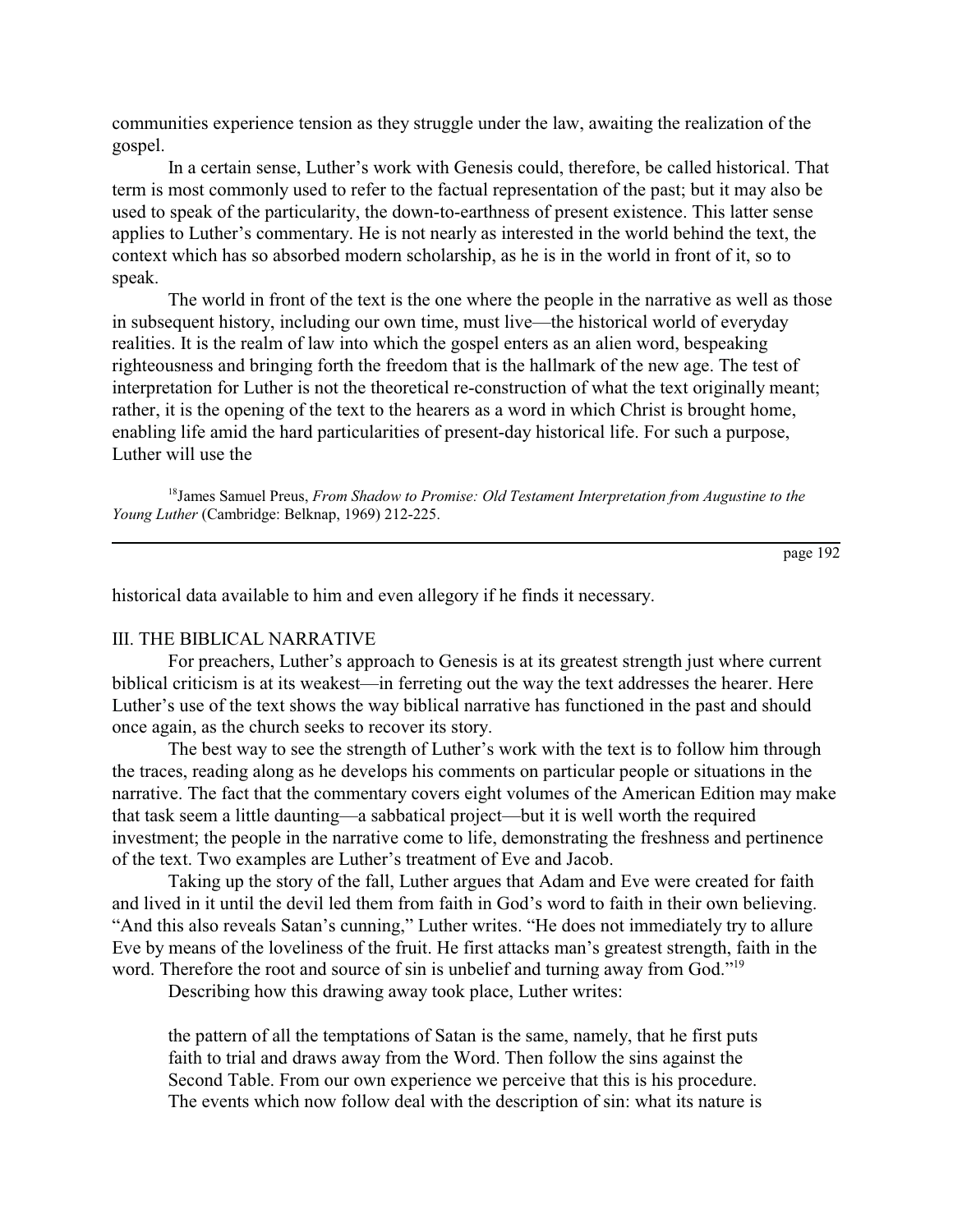when it is active, and what it is later on when it lies in the past. For while it is active it is not felt; otherwise we would be warned and draw back. But because these lie hidden, we proceed smugly to the deed itself after we have forsaken our uprightness and faith. Eve trespassed similarly in the instance of the fruit after she had been persuaded, contrary to the Word of God, that she would not die.<sup>20</sup>

Moved from faith in the word to faith in their own faith, Adam and Eve have literally no one to whom they can turn. They are left hanging. The original sin is enthusiasm, a god-within-ism that assumes itself in possession of the promise and thereby attempts to propel itself beyond all earthly limit. Seeking to transcend itself, it gets stuck with itself. It only wakes up to what has happened after the fact, when there is no alternative.

Luther's treatment of Jacob is equally revealing. As Luther moves through the narrative, the personality of Jacob emerges from the text with power and dimension. His call and his suffering are examined with a depth of compassion and understanding that is deeply moving.

For when [Jacob's] household was in a most disturbed condition and full of great

19LW 1:162.  $^{20}$ LW 1:163.

page 193

disasters and the worries by which we have heard that the saintly patriarch was afflicted, not so much on account of the enmity of his brother and injuries from his father-in-law, which he overcame with great courage, unconquerable faith, and wonderful patience, as on account of his domestic afflictions, Dinah's defilement, and the deaths of his nurse Deborah and his wife Rachel, and finally on account of the unspeakable incest of his son, who polluted the paternal couch—in these great difficulties, his one hope and comfort in old age and in troubles remained in the firstborn son of his deceased wife, Joseph, who with his piety and saintly life in one way or another healed and encouraged the sick heart of his father. Suddenly and unexpectedly he is also removed, so that the unhappy father after the loss of his dearest wife is also deprived of the son who was especially beloved.<sup>21</sup>

Jacob's experience, Luther's, that of Luther's hearers, and our own come together here in patterns of life recognizable to all. Yet in the midst of such troubled patterns, Jacob remains a person of deep faith: "but he nevertheless retains hope and confidence with wonderful constancy."22 As such, he and the source of his hope offer consolation and solace to all.

No doubt, according to the strict historicism of our own day, Luther's reconstructions may appear tendentious. It sometimes seems as though Luther and Jacob had had a beer together the night before the lecture, talking over their family difficulties. Yet Luther's interpretation makes a direct connection between the text and the hearer, pulling together the common features of living amid conflict under the promise of the cross and the resurrection.

This is precisely the point where the historicism of much contemporary biblical work fails. Assuming a critical connection between the context and the text, it attempts scholarly reconstruction of the world in which the text was originally written, as often as not losing itself in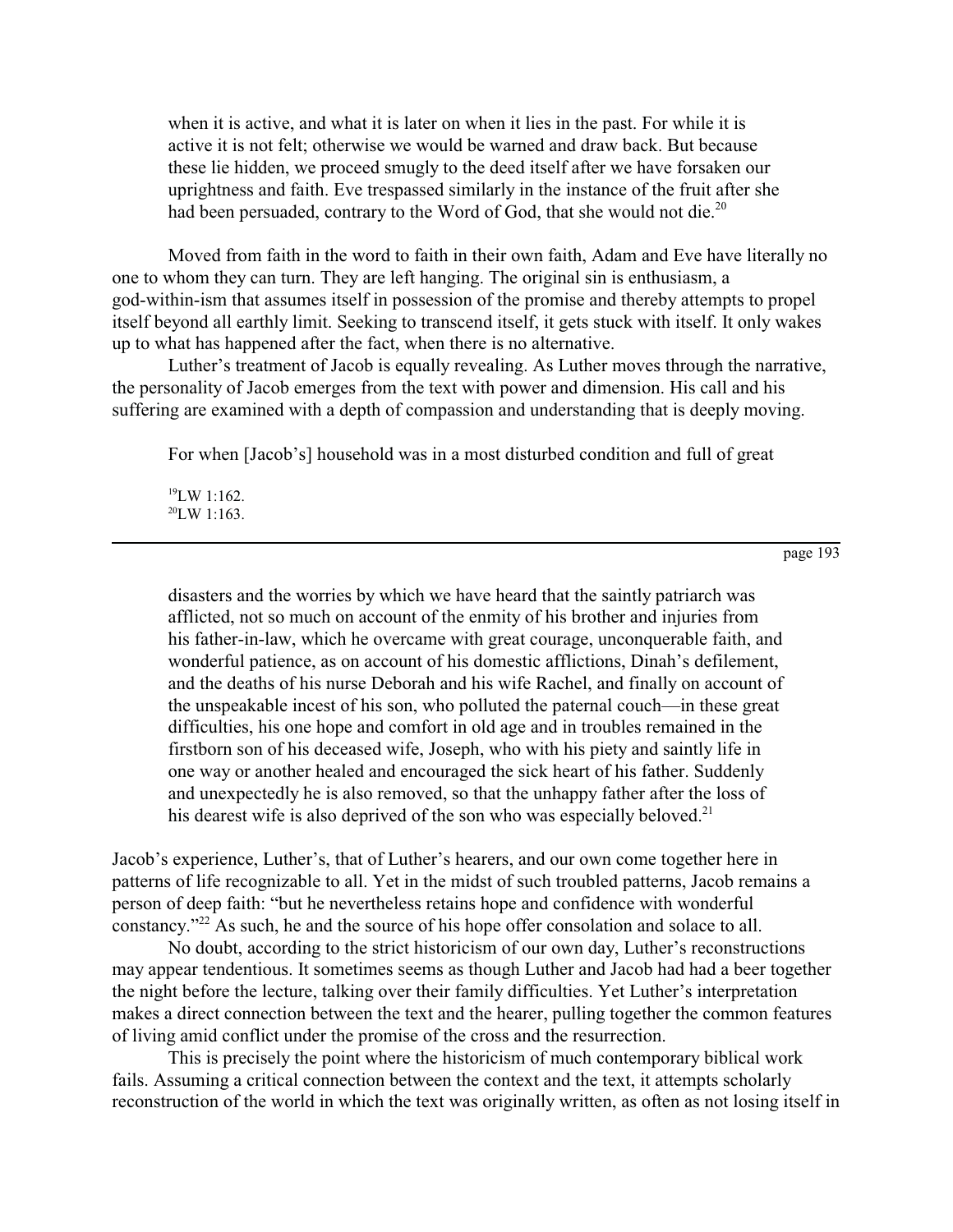obscurantist detail with only the remotest possible connection with the hearer. The preacher who follows this kind of scholarship into what can at best be the scholar's historically informed projection about what the ancient world must have been, gets marooned there, all connections between the world of the text and the world of the contemporary hearer cut off by academic rules of evidence or claims of historicity.

It is no wonder that those who work the historical method most conscientiously complain of finding themselves with piles of notes and nothing to say. And it's no surprise either, in view of this situation, that lots of preachers appear to have simply given up on exegetical preaching, as though they were more capable of making contact with their congregations than the biblical word.

Luther interprets by a different standard, one about which he is very clear. "Christ is the Lord of the Scripture," he wrote to Erasmus, another scholar who insisted on the obscurity of the text and consequently the necessity of imposed interpretation, "take Christ out of them and what do you have left?"23 Unabash-

 $^{21}$ LW 6:312.  $^{22}$ LW 6:313. 23J. I. Packer and O. R. Johnston, trs., *Martin Luther on the Bondage of the Will: A New Translation of De Servo Arbitrio (1525), Martin Luther's Reply to Erasmus of Rotterdam* (New York: Fleming H. Revell, 1957) 71.

page 194

edly, without apology or capitulation to literalism, Luther reads the text for how law or gospel or both law and gospel are set forth, prioritizing the promise and the gifts it bestows.

Luther then takes the narrative for what it already demonstrates, the junctions between the word and human experience. In the stories, the hearer has a dramatic account of how law and gospel intersect with the conscience, bringing about repentance and faith. Thus it is a short step from the narrative to the pulpit. The story line provides a ready-made sermon outline; points of pinch and release for the characters of the narrative provide immediate suggestions as to where the text is most likely to expose and/or bless the contemporary hearer. The narrative in effect introduces a meeting point between the world of the text and the world of the hearer where it is possible to rub shoulders in common experience.

In a recent essay, Robert W. Jenson offers a brilliant analysis of how narrative has functioned for the church historically.<sup>24</sup> The narrative assumes a comprehensible world, Jenson argues, one to which the biblical story gives access. Set side by side, the biblical story and the hearer's story interact, the text interpreting the hearer so that the common experience of law and gospel—of struggle and hope, daily crucifixion and resurrection with Christ—makes sense to faith.

By extension, it could be argued that whereas doctrine distills theology in thetical form, narrative embodies the truth of the witness more discursively, dramatically, in the form of a story. As the story unfolds, the hearer begins to see its implications, not so much in a distilled, propositional statement as in the hearer's being taken up, included, interpreted. The world in front of the text, in its past and present forms, comes together.

For this reason, while preserving its heritage doctrinally and confessionally, the church has insisted that there be regular contact with the biblical narrative—in the gospel readings, most of all, but also in the lessons. As the story of Jesus is told, his life intersects with that of the